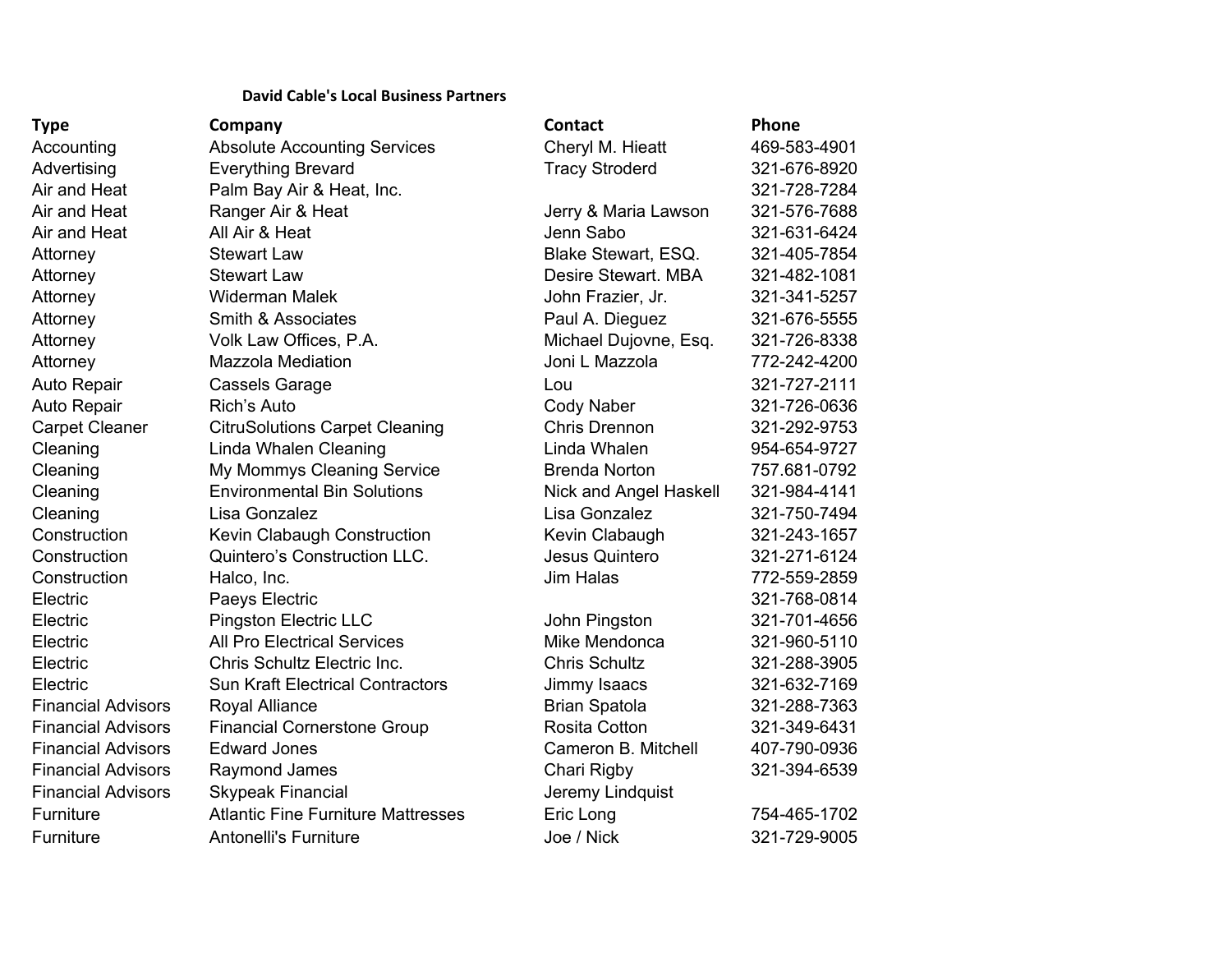| Furniture                | May's Marine Canvas                       |                               | 321-806-8028 |
|--------------------------|-------------------------------------------|-------------------------------|--------------|
| <b>Golf Cart</b>         | <b>Golf Cart Center</b>                   | <b>Rob Beckwith</b>           | 321-704-3927 |
| Hairstylist              | Ali St John - Hairstylist                 | Ali St John                   | 321-405-4700 |
| Handyman                 | Handyman Direct                           | <b>Gerard Luisi</b>           | 321-652-6464 |
| Handyman                 | Lisa Gonzalez                             | Lisa Gonzalez                 | 321-750-7494 |
| Handyman                 | <b>All East Coast Services</b>            | Dale James                    | 321-863-2204 |
| Handyman                 | Handyman Jerry                            | Jerry Raymond                 | 321-999-5117 |
| Handyman                 | Melbourne Family Handyman                 | <b>Keith Lewis</b>            | 863-231-8217 |
| Home Improvement         | Halco, Inc.                               | <b>Jim Halas</b>              | 772-559-2859 |
| Home Improvement         | <b>Coleman Glass &amp; Mirror Inc</b>     | <b>Bobby Coleman</b>          | 321-729-6237 |
| Home Improvement         | Ikon Windows & Doors                      | Nadia Chavez                  | 321-345-0646 |
| Home Improvement         | <b>Central Coast Refinishing</b>          | <b>Mark Shields</b>           | 321-294-7824 |
| Home Improvement         | Superior Fence & Rail                     | <b>Todd Paraline</b>          | 321-636-2829 |
| Home Improvement         | Insulation Plus 1, Inc / Handyman         | Gerry Dimascio                | 321-953-1343 |
| Home Improvement         | <b>Garage Door Revolution</b>             | <b>Dustin Porter</b>          | 321-567-4009 |
| Home Improvement         | W. Anthes Garage Doors and Operators      | <b>Stephen Lenches-Anthes</b> | 321-723-8705 |
| Home Improvement         | <b>Best Shutter Company</b>               | Dave                          | 321-208-6195 |
| Home Improvement         | <b>Budget Blinds</b>                      | Dawn Wagner                   | 321-574-6633 |
| Home Improvement         | Patio Screen Repair /New Screen           | <b>Mike Carroll</b>           | 772-473-0234 |
| Home Improvement         | Mr. Sweep Chimney/Dryer Vent Cleaner      | Migdalia Santiago             | 321-726-0103 |
| Home Improvement         | Air Duct/ Dryer Vent cleaning/ Insulation | Alfredo Lopez                 | 321-684-8437 |
| Home Improvement         | Auto & Home Security Inc.                 | Tom Swonger                   | 321-454-4784 |
| Home Improvement         | <b>Entry Restorations</b>                 | <b>Austin O'Niell</b>         | 321-358-6039 |
| Home Improvement         | <b>Elite Custom Granite</b>               | <b>Rick Furbino</b>           | 321-914-4484 |
| Home Improvement         | <b>All Florida Gutters</b>                | Chris Boyd                    | 321-412-1200 |
| Home Improvement         | <b>Watertite Gutters</b>                  | <b>Charlie DeVore</b>         | 321-208-5015 |
| Home Improvement         | <b>Floors Direct</b>                      | Joan Abbott                   | 321-728-7944 |
| Home Improvement         | <b>Klass Act Solutions</b>                | <b>Robbin Kruel</b>           | 321-474-0220 |
| Home Improvement         | Surfside Pavers Inc.                      | <b>Anthony Truscello</b>      | 321-292-0188 |
| Home Improvement         | <b>EZ Drywall</b>                         | <b>Francois Simonvil</b>      | 321-442-7667 |
| Home Improvement         | Mosquito Joe                              | Kevin Beber                   | 510-872-9975 |
| Home Inspectors          | <b>Fogarty Inspection Services</b>        | Heather & Sean Fogarty        | 321-506-5125 |
| Home Inspectors          | <b>Price Termite &amp; Pest Control</b>   | <b>Jimmy Rizek</b>            | 321-632-4171 |
| <b>Hotels and Travel</b> | <b>Global Tours &amp; Travel</b>          | <b>Geraldine Bianchard</b>    | 321-676-6040 |
| <b>Hotels and Travel</b> | <b>Anytime Travel Solutions</b>           | Cessy Meacham CTIE            | 305-776-6681 |
| <b>Hotels and Travel</b> | Candlewood Suites Melbourne Viera         | <b>Janice Ortiz</b>           | 321-821-9009 |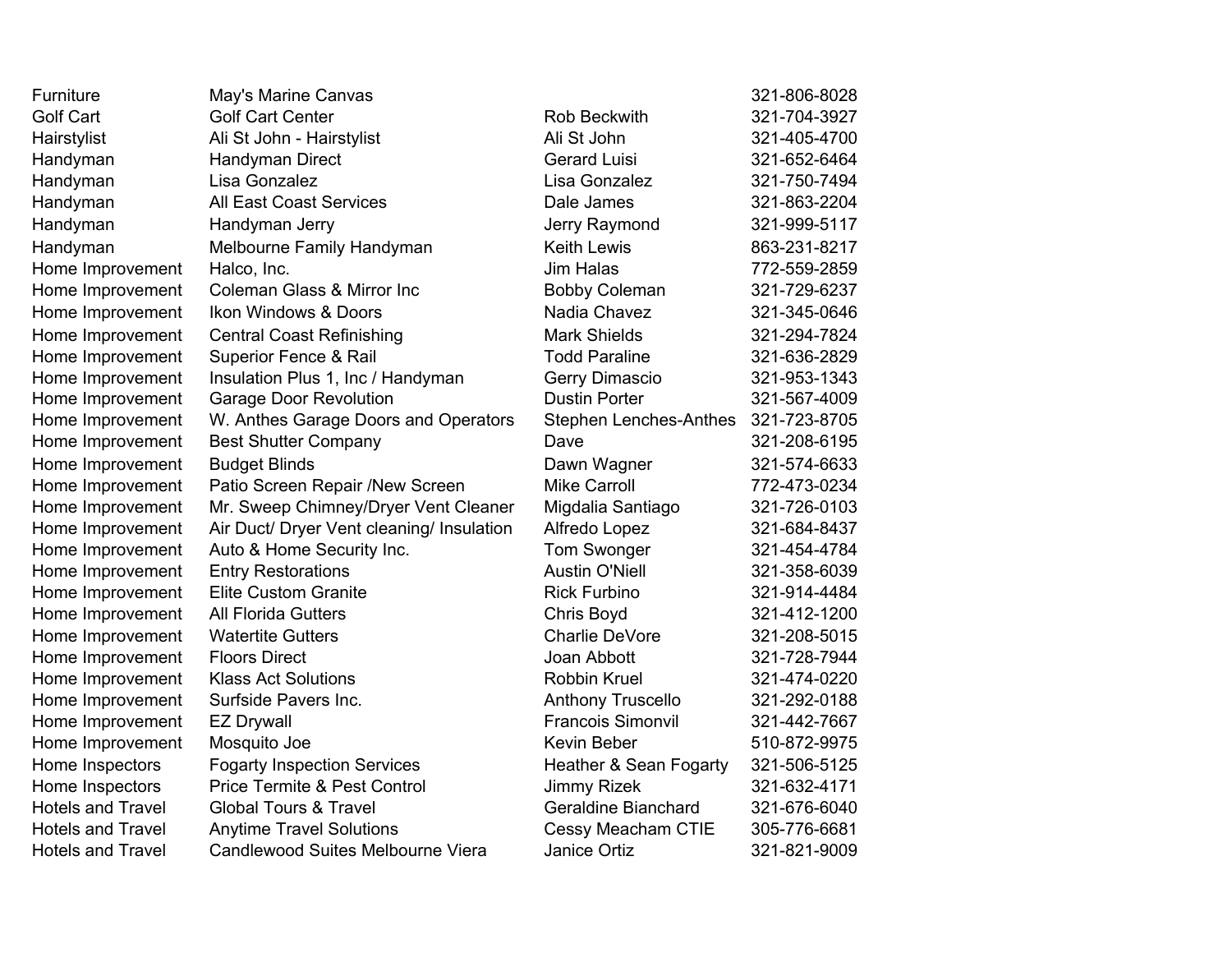| <b>Hotels and Travel</b> | <b>Extended Stay America</b>                         | Maggie Shay                           | 321-432-7137                 |
|--------------------------|------------------------------------------------------|---------------------------------------|------------------------------|
| <b>Hotels and Travel</b> | <b>Extended Stay America</b>                         | Michelle Hayes                        | 321-733-6050                 |
| <b>Hotels and Travel</b> | <b>Extended Stay America</b>                         | <b>Alexis Quiros</b>                  | 407-748-7087                 |
| <b>HR Services</b>       | <b>HR Office Savers</b>                              | Alan Bernstein                        | 321-831-5995                 |
| <b>Insurance Agency</b>  | Melbourne Insurance                                  | Jerry & Michelle Woods                | 321-821-2336                 |
| <b>Insurance Agency</b>  | <b>State Farm Insurance</b>                          | Arty Pagan                            | 321-775-1000                 |
| <b>Insurance Agency</b>  | NuVantage Insurance                                  | <b>Sharon DuBois</b>                  | 321-540-7697                 |
| Insurance Agency         | <b>State Farm Insurance</b>                          | Joe Raley                             | 321-723-0333                 |
| Insurance Agency         | <b>Insurance Professionals of Brevard</b>            | Lyndsay King                          | 321-752-5266                 |
| Insurance Agency         | <b>Complete Choice Insurance</b>                     | <b>Brian Hodgers</b>                  | 321-888-3900                 |
| Insurance Agency         | Allstate Insurance                                   | <b>Roland Shoff</b>                   | 321-952-0606                 |
| <b>Insurance Agency</b>  | <b>Steiner Insurance</b>                             | <b>Matt Steiner</b>                   | 321-345-9550                 |
| Insurance Agency         | Prime1 Insurance, Indialantic                        | <b>Kit Fisher</b>                     | 407-448-1238                 |
| Insurance Agency         | <b>US Health Advisors</b>                            | Diane Koenig                          | 321-501-5835                 |
| <b>IT Solutions</b>      | <b>Morse Communications</b>                          | Robert Shoff / Scott Eller            | 321-608-0665                 |
| Lawn Care                | <b>Space Coast Irrigation</b>                        | <b>Blake Taylor</b>                   | 321-917-2792                 |
| Lawn Care                | Atlantic Lawn & Landscape                            | <b>Blake Viesins</b>                  | 321-345-1725                 |
| Lawn Care                | Lawncare and Maintenance                             | Marcus Sullivan                       | 321-243-3764                 |
| Lawn Care                | <b>Hackford Landscaping</b>                          | <b>Branden Hackford</b>               | 321-258-7699                 |
| Lawn Care                |                                                      | Mike Vila                             | 321-610-0862                 |
| Lawn Care                | Evergreen Lawn Care                                  |                                       | 407-493-1354                 |
| Lenders                  | <b>Brightview Landscaping</b>                        | <b>Sterling Baker</b><br>Karen Skurla | 321-403-7216                 |
| Lenders                  | Loan Depot                                           | Neal Johnson                          |                              |
| Lenders                  | Union Home Mortgage                                  | Tara Johnson                          | 321-759-3553<br>321-698-7275 |
| Lenders                  | Union Home Mortgage<br><b>US Bank</b>                | Lana McCormick                        |                              |
| Lenders                  |                                                      |                                       | 321-890-4166                 |
|                          | <b>Shelter Mortgage</b><br><b>Embrace Home Loans</b> | <b>Brian Spencer</b>                  | 321-537-1137                 |
| Lenders                  |                                                      | Stephen Thaggard                      | 321-987-9876                 |
| Lenders                  | AmeriBest Mortgage                                   | Donna Paternoster                     | 321-698-5238                 |
| Lenders                  | Crown Home Mortgage                                  | Charlie Camp                          | 321-431-5789                 |
| Locksmith                | Lockhaven Locksmith                                  | <b>Luis Torres</b>                    | 321-779-0340                 |
| Marketing items          | <b>Express Press</b>                                 | Steve Leachman                        | 321-253-3222                 |
| <b>Merchant Services</b> | <b>AAY Merchants, LLC</b>                            | Ken Picking                           | (800) 870-4293               |
| <b>Movers</b>            | A Mother's Touch Movers                              | <b>Heather Casbarro</b>               | 321-253-6040                 |
| <b>Movers</b>            | <b>Tropic Moving</b>                                 | Daniel Mocerino                       | 321-604-0555                 |
| <b>Movers</b>            | MI-BOX Space Coast                                   | <b>Jennifer Ernst</b>                 | 321-500-4344                 |
| Other                    | Sewing Alterations Embroiderv                        | Kari Green                            | 321-576-6618                 |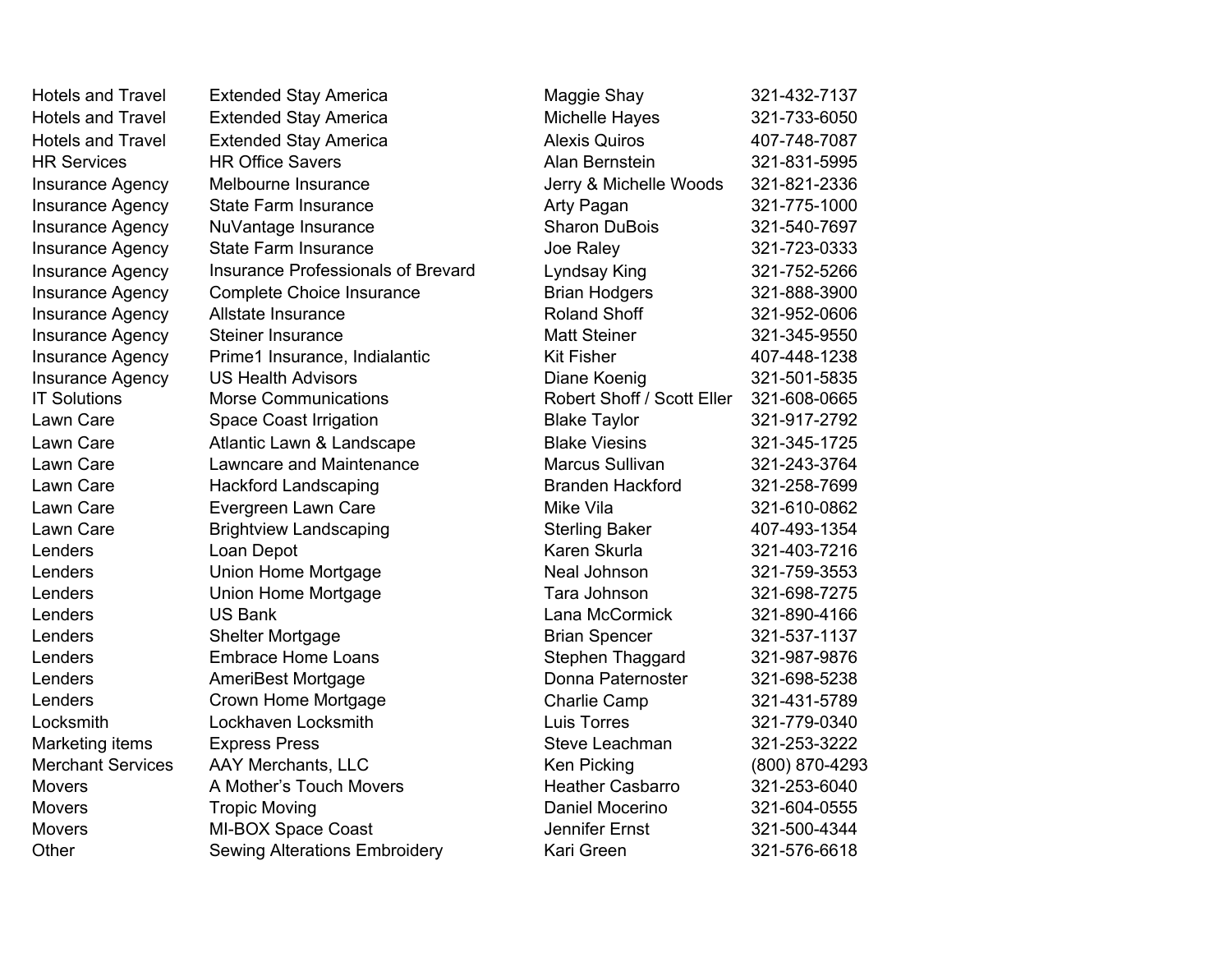| Other               | <b>Seniors Helping Seniors</b>                    | Jennifer Helin        | 321-722-2999 |
|---------------------|---------------------------------------------------|-----------------------|--------------|
| Painter             | <b>Atlantic Coast Painting</b>                    | Carole & Keith Hoover | 321-514-7804 |
| Painter             | <b>Freshcoat Painting</b>                         | <b>Brian Balzli</b>   | 321-522-5120 |
| Painter             | A New Level Paint Solutions                       | <b>Chris Marshall</b> | 321-426-0645 |
| Painter             | <b>UPM Uptown Painting</b>                        | <b>Tom Guthrie</b>    | 321-508-5038 |
| Painter             | <b>Superior Paint &amp; Coating</b>               | <b>Mike Sheppard</b>  | 321-302-8136 |
| Painter             | CAP Inc.                                          | Christopher A. Pace   | 321-302-1253 |
| Painter             | <b>Anchor Painting Company</b>                    | Ryan Bonner           | 321-610-1991 |
| <b>Pest Control</b> | <b>ASAP Pest Solutions</b>                        | <b>Shelley Kuhn</b>   | 321-557-2100 |
| Physical therapy    | <b>PT Professionals</b>                           | Daryl Jacobs II       | 321-802-9645 |
| Plumbing            | <b>Leak 1 Leak Detection</b>                      |                       | 321-340-5808 |
| Plumbing            | Doug Herrell Plumbing                             | Doug and Amy Herrell  | 321-254-0004 |
| Plumbing            | Royal Flush Plumbing of Brevard, Inc.             | Shawn Hampson         | 321-984-1810 |
| Plumbing            | Sun Plumbing                                      |                       | 321-725-2460 |
| Plumbing            | <b>Jim Carroll Plumbing</b>                       | <b>Jim Carroll</b>    | 321-302-2131 |
| Pool Companies      | <b>Cool Pools of Brevard</b>                      | <b>Jeb Stewart</b>    | 321-403-7820 |
| Pool Companies      | Intercoastal Pool & Spa                           | <b>Joe Hall</b>       | 321-914-8388 |
| Pool Companies      | <b>Blue Marlin Pools</b>                          | John Foster           | 321-543-5243 |
| Restoration         | Servpro                                           | Andrea McCarthy       | 321-750-4172 |
| Roofing             | RWC Contracting / roofing                         | <b>Robert Crowe</b>   | 321-302-6347 |
| Roofing             | Halco, Inc.                                       | <b>Jim Halas</b>      | 772-559-2859 |
| Roofing             | <b>Hippo Roofing</b>                              | <b>Ricardo Matus</b>  | 321-951-2500 |
| Roofing             | Beacon Roof & Exterior Cleaning                   | <b>Ryan Wilkins</b>   | 321-507-4851 |
| Roofing             | RWC Contracting / roofing                         | <b>Robert Crowe</b>   | 321-302-6347 |
| Roofing             | <b>Kuzak Roof Maintenance</b>                     | <b>Frank Kuzak</b>    | 321-425-5891 |
| Roofing             | Patrick Roofing Inc.                              | <b>Patrick Horn</b>   | 321-728-7865 |
| Roofing             | Williams Roofing, Inc.                            | David Williams        | 321-254-0647 |
| Roofing             | <b>Total Home Roofing</b>                         | Eric Payne            | 321-423-0055 |
| Roofing             | Pit Crew Roofing & Repair                         | <b>Mickey Fields</b>  | 321-312-9733 |
| Septic              | Palm Bay Septic                                   |                       | 321-724-4357 |
| Septic              | Pence Septic Systems                              |                       | 321-723-6107 |
| Signs               | <b>Wayfast Signs</b>                              | <b>Chad Pearson</b>   | 321-728-4181 |
| Storage             | Value Store it - Self Storage                     | David De La Torre     | 321-655-5566 |
| <b>Title Firm</b>   | <b>Alliance Title</b>                             | <b>Steve Spragins</b> | 321-724-9600 |
| <b>Title Firm</b>   | <b>Foundation Title &amp; Settlement Services</b> | <b>Bill May</b>       | 321-255-6776 |
| <b>Title Firm</b>   | <b>Peninsula Title Services</b>                   | Gloria Robaina        | 321-726-6414 |
|                     |                                                   |                       |              |